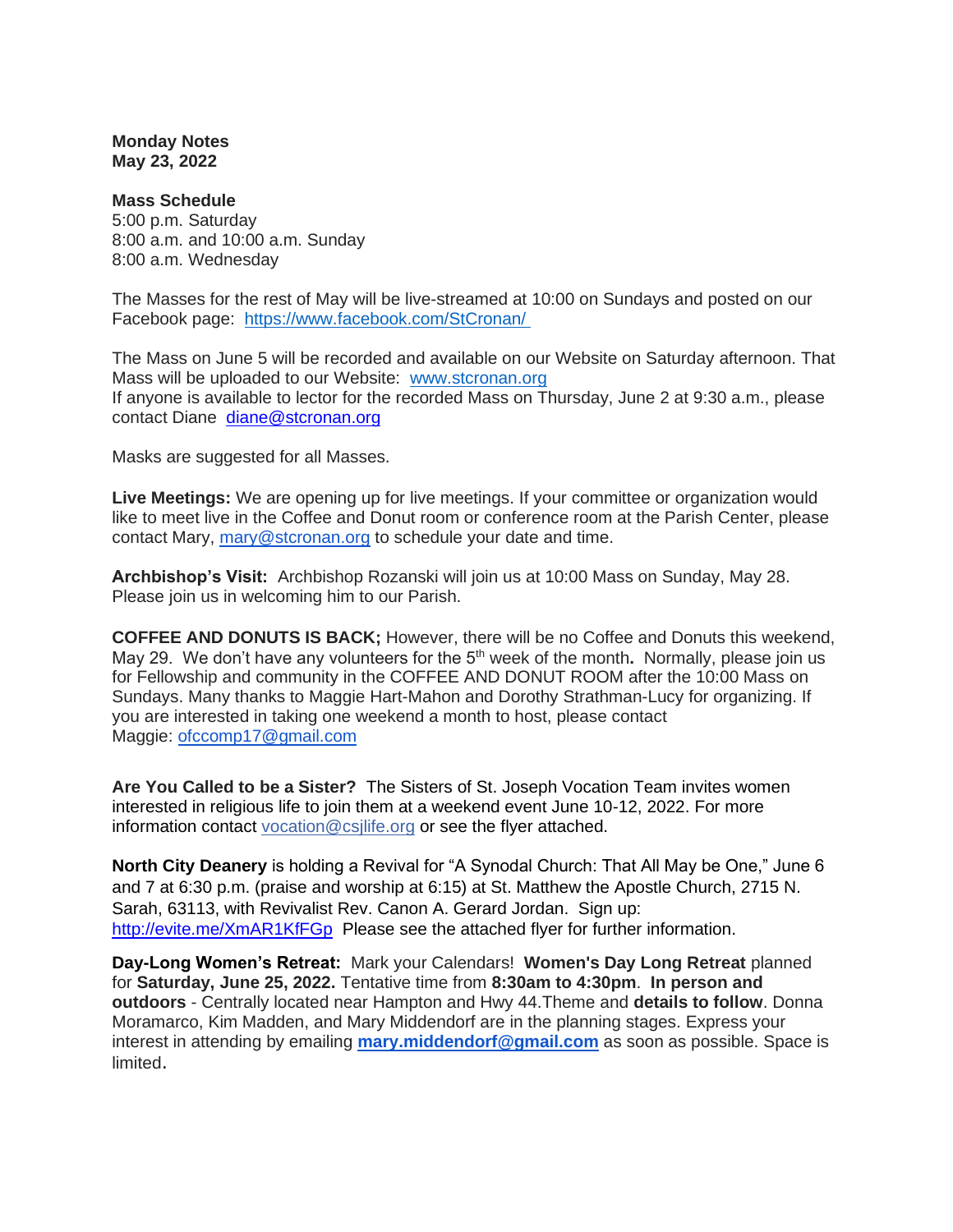**Mid-life Singles**: Are you looking for a renewed sense of purpose & belonging? Register today for a life-changing REFLECT weekend retreat at King's House Retreat Center, Belleville, IL (20 min from downtown St. Louis), on June 3-5, 2022. Cost is \$215 including meals and a single room. Visit [www.ReflectRetreat.com,](http://www.reflectretreat.com/) e-mail [reflect.stlouis@gmail.com, or](mailto:reflect.stlouis@gmail.com) call (314) 283-0044 for details.

**Compassionate St. Louis:** St. Cronan has become a member of this movement to help make our city a more compassionate place. You will be seeing their logo on our bulletins and signs. For further information, please visit their website: <https://www.compassionate-stl.org/about-us>

**Wills:** Please remember Saint Cronan's in your will. Title is St. Cronan's Catholic Church-1202 South Boyle Ave.- St. Louis, MO 63110. Our Federal I.D.# 43-0653457

**Prayers Please:** Laurel Hayes; Laurel Hayes' parents Jerry and Nancy; Robert Nathe's Mother, Eileen; Colleen Wallace's godson, Lachlan; Michelle Frank; Jennifer Lyle and Krista Rakers; Jessica; Nick Ambrose; Al Sprehe; Phil Milner; Mike's grandson, Jack; Jim Gorman; Andrew Viraugh's Father; Sharon Orlet's sister, Betty; Nancy Buck's daughter, Jeanne; Kathy Bayless; Tom Kuciejczyk-Kernan's brother, Steve; Barry Buchek's wife, Mary; Trish Curtis' mother and brother; Gavin Barrett-Hayes; Barb Sopp's cousin, Patty Struckhoff; Marie and Roland Martir's granddaughter, Madi, and great-grandson; David Gaillardetz' father, Richard; Fr. Gerry's classmate, Fr. Pat O'Laughlin; Nick and Shirley Ambrose's daughter, Brigid Costello; Shelly Kurtz; Dorothy Lucey's brother, Leo Strathman; Varrietta Anthony; Teresa Sullivan's friend, Caroline Bucci; Kathy Stock's niece, Jill; Fr. Jack's brother, Mike.

If you know of anyone who is feeling disconnected from our Community or has left, please let me know by clicking here: [diane@stcronan.org.](mailto:diane@stcronan.org) Please do not reply to this email, because we don't want the names going to everyone. We will reach out to them.

## **Homily Reflection:**

In today's reading we have the Advocate. Jesus tells his Apostles "I will send the Spirit, who will tell you everything and remind you of all I told you." It's one thing to get the truth. It's another thing to get the meaning of the truth. The first reading is an example: they had the truth – community, body of Christ - but they didn't have the meaning. And so they had to call a council to see if they were going to welcome Gentiles without them following the Mosaic Law. So they had the idea, the truth of community, but they didn't have the meaning. So it behooves us to try to get into the meaning of these things we have in our religion. I just finished a book called "Hidden Mercy," which is about those in the Church who were on the front lines during the AIDS pandemic in the 1980's. It was a time when the hierarchy was not in sync with community – they were homophobic, and talked about homosexuals being sinners, yet there were Catholics on the front lines. One story is about a Church called Holy Redeemer in the Castro district of San Francisco, which was the epicenter of gay activity, and also the epicenter of tragedy and loss of life. The pastor learned from his mistakes. Families had left, and what was left was "the gays and the greys." They weren't exactly together. The gays wondered if they were welcome at all. The pastor saw these young gay men getting sicker and losing their lives. The greys started taking care of the gays – bringing them food, sitting with them, and talking with them and it really became a true community. One of the persons who visited this church was Archbishop Quinn, who didn't have a lot of good things to say about the gay community. He kept coming back and visiting and he started to learn from the people – the gays and the grays – on how to be Church. He was the one who encouraged Pope John Paul II to come out with something about HIV and AIDS. He was evangelized by the people of Holy Redeemer. He got the